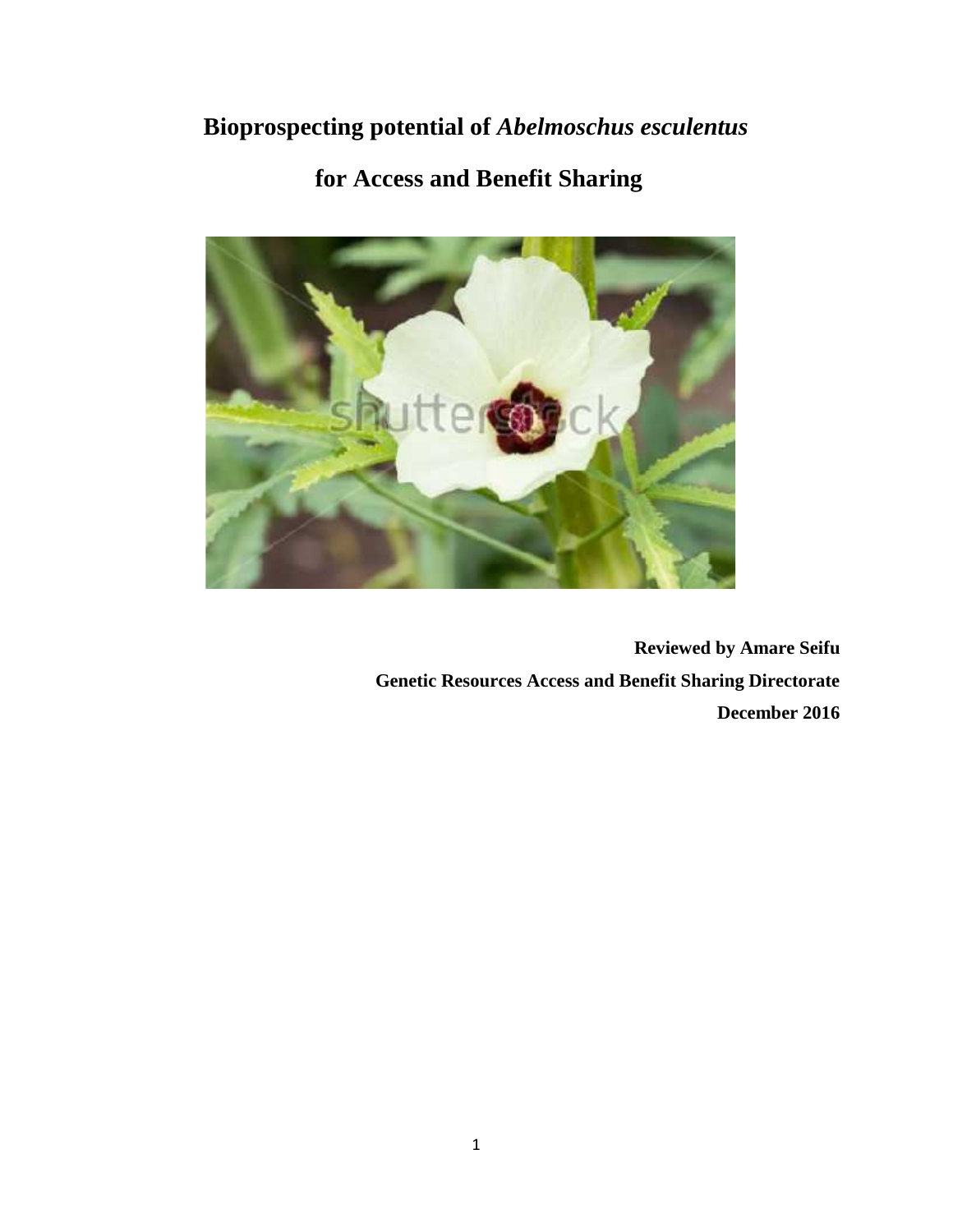### **1. Introduction**

Ethiopia is lucky to be gifted with rich biodiversity and traditional knowledge that could pioneer successful bioprospecting. However, like any other developing countries, Ethiopia lacks technical expertise and monetary resources to explore them significantly. The only option for Ethiopia is to collaborate with the developed nations or domestic investors and interested pharmaceutical, cosmetics and other companies alike and jointly explore them strategically and wisely. In doing so, the model of cooperation should be such that it builds the science infrastructure within, preserve and protect the local traditional medicinal and other knowledge reducing the brain drain, and equally share the outcome of the joint projects.

The Ethiopian Biodiversity Institute (EBI) is the nationwide capable authority through ABS directorate playing the practical role of the Nagoya protocol on Access and Benefit sharing of genetic resources and associated traditional knowledge. Ethiopia has the officially permitted outline for the implementation of the ABS. The laws concerning the national Access and Benefit Sharing framework is proclamation on Access to genetic Resources and Community Knowledge and Community Rights (Proclamation No 482/2006 and Regulation 169/2009). Based on these frameworks, the country has been implementing the access and benefit sharing objective of the CBD. The Proclamation includes a range of issues such as ownership, user rights, and conditions for access, benefit sharing, types of benefits, powers and responsibilities among the others.

Therefore, the objective of this information is to encourage any bioprospecting company or an individual interested to work on the genetic resource, *Abelmoschus esculentus,* for medicinal use, and industrial uses for food, flavoring and preservative.

#### **2. The Plant**

*Abelmoschus esculentus* (L.) Moench (Synonym *Hibiscus esculentus* L.) (Malvaceae). It is known by the common names in Amharic: 'Bamya', 'Bamiya', 'Bameeya'. The common English names for the plant are: Okra and Lady`s fingers. The cultivated okra, 'Lady's finger'/'Gumbo', is the only vegetable crop of significance in the *Malvaceae* family (Abeykoon *et al*., 2010).

2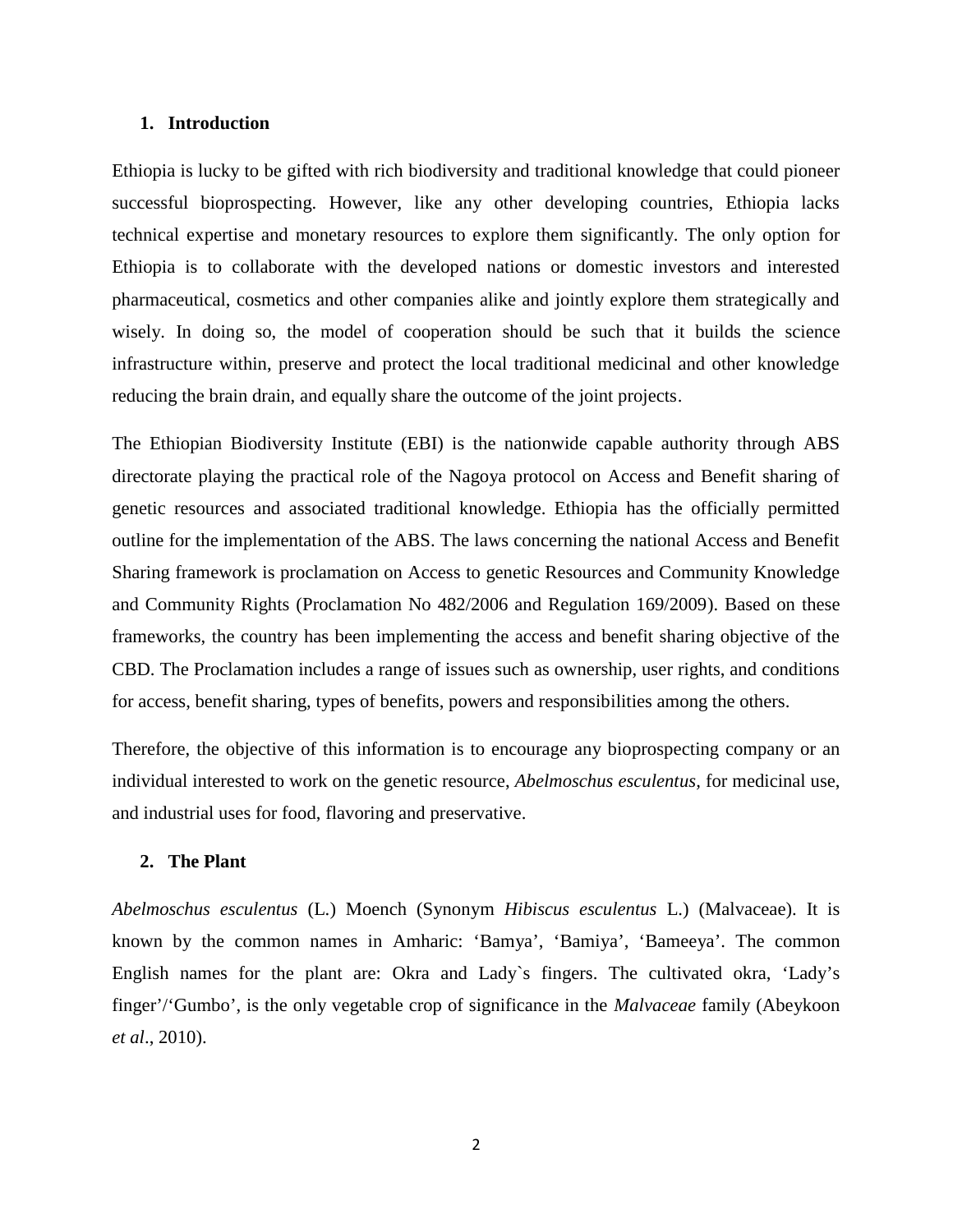*Abelmoschus esculentus* is an erect, coarse annual herb of up to 2 m in height with branches of 0.6 to 1.5 meters in length and having a long-petioled orbicular-ovate shaped leaves. The lengths of its petioles are equal to the blade. It has an axillary and solitary flower with a corolla that is large and yellow to the inside and with a base that is deep purple in color. It has an elongated fruit that is 10 to 25 centimeters in length and with a diameter of 1.5 to 3 centimeters. It has a blunt point and tapering which contains rounded rows that have a kidney shaped seeds. The fruit of this particular plant gives nutrients such as protein, niacin, riboflavin, phosphorus, zinc, copper, potassium, vitamins A,  $B_6$ , C and K, thiamine, magnesium, foliate, calcium, and manganese (Ray *et al.,* 2013).

Okra is now cultivated throughout the tropical and warm temperate regions of the world for its fibrous fruits or pods containing round, white seeds. The fruits are harvested when immature and eaten as vegetable and are often cooked in day to day meals. It is highly regarded both as healthy food and medicine in the Sudan. It is available in the main vegetable market in Addis Ababa. Generally, Okra is stir-fried with spices and some sugar. In traditional medicine a table spoonful of the dried powder of the fruit steeped in glass of warm water gives thick mucilage which is useful for acute inflammation and irritation of the stomach, bowels, and kidneys. Okra is rich in minerals (calcium, phosphorus, potassium, magnesium and iron) and Vitamin C (Adetuyi *et al*., 2011).

#### **2.1. Distribution**

Okra (*Abelmoschus esculentus* L*.*), which originated in Asia and Africa, is one of the most important warm season fruit vegetables grown throughout the tropics. It is recognized as one of the world's oldest cultivated crops and is widely distributed from Africa to Asia, southern Europe and America. It is a popular vegetable in Sri Lanka, ranked fourth in cultivated extent among the low country vegetables (Abeykoon *et al.*, 2010). The crop is a native of Africa and is still found growing wild around River Nile as well as Ethiopia (Torkpo *et al.,* 2006). Though it ranks number one in its consumption in India, its original home is the Ethiopian Highland and Sudan, the north-eastern African countries (Kumar *et al.*, 2013). Okra plants are grown commercially in many countries such as India, Japan, Turkey, Iran, Western Africa, Yugoslavia, Bangladesh, Afghanistan, Pakistan, Myanmar, Malaysia, Thailand, India, Brazil, Ethiopia, Cyprus and in the Southern United States (Habtamu Fekadu *et al.*, 2014).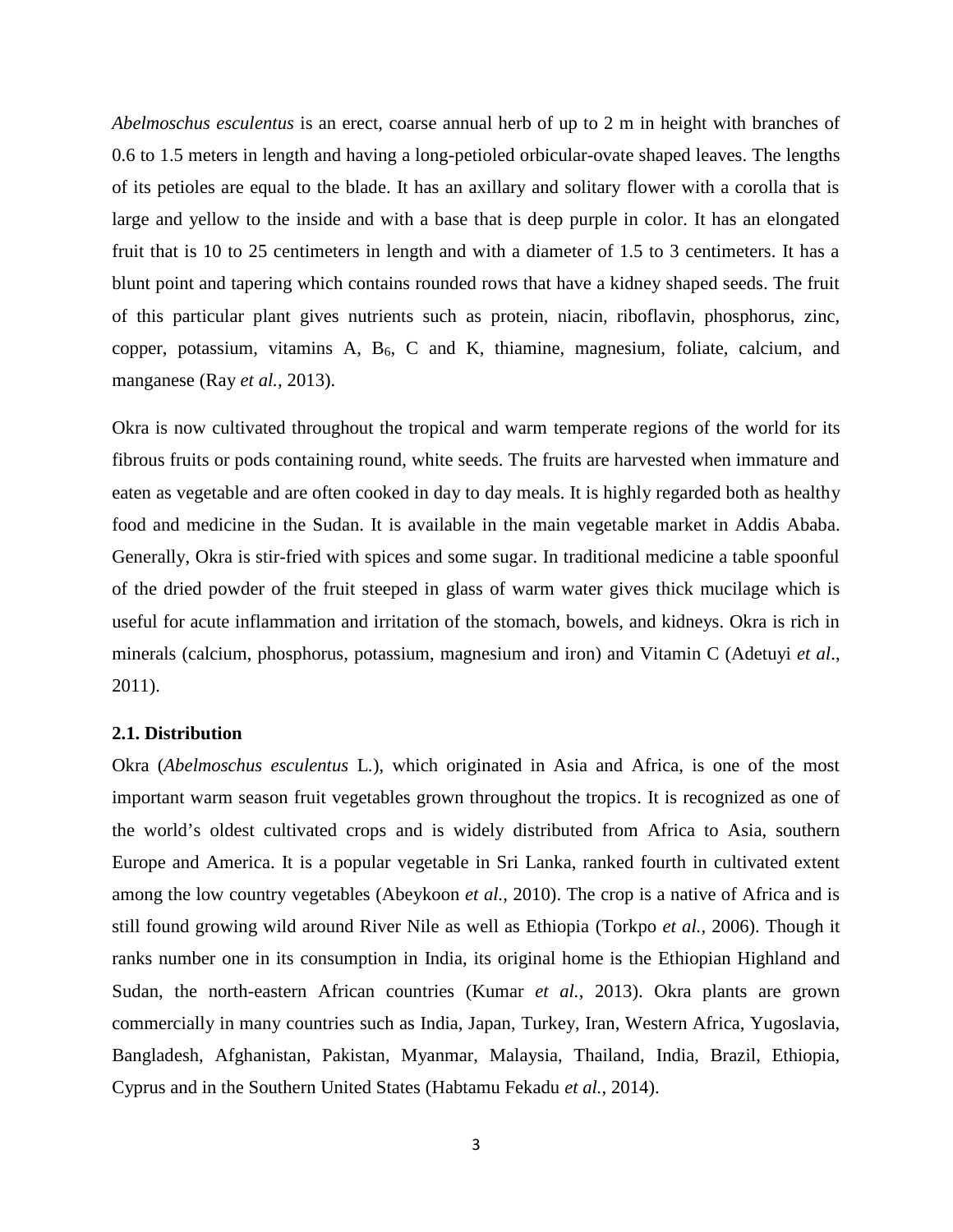#### **2.2. Cultivation and yield**

Okra (*Abelmoschus esculentus* (L.) Moench) is an economically important, tall growing, warm season, vegetable crop grown in tropical parts of the world. It is cultivated throughout the tropical and warm temperate regions of the world for its green edible fibrous fruits and pods containing round, white seeds as well as for its ornamental value. Okra is a tender plant and grows well in hot weather. This crop is suitable for cultivation as a garden crop as well as large commercial farm (Amadi *et al.,* 2014).

It is one of the oldest cultivated crops and presently grown in many countries. It is a tropical to subtropical crop and is sensitive to frost, low temperature, water logging and drought conditions. The cultivation from different countries has certain adaptive distinguishing characteristics specific to the country to which they belong (Kumar *et al.*, 2013).

Application of organic manure and sowing date had a significant effect on plant height, number of leaves, number of branches and number of pods. According to the results obtained from Ali *et al*. (2014), okra responded well to the application of poultry manure. Applying poultry and sowing okra first week of June of every year is recommended as good for greater pod yield production of okra.

A vegetable yield of 10 ton/ha can be considered a good harvest, but yields of over 40 ton/ha can be realized under optimal conditions. Yields are usually low (2–4 ton/ha) as a result of nonintensive growing methods. Seed yields are in the range of 500–1000 kg/ha (Kumar *et al.*, 2013).

# **2.4. Ethno-medicinal uses**

Parts of the plants are known to have ethno-medicinal properties like antioxidant, antispasmodic, demulcent, diaphoretic, diuretic, emollient, and stimulant (Chaudhari *et al.*, 2011). It is a good vegetable for those feeling weak, exhausted, and suffering from depression and it is also used in treating ulcers, lung inflammation, sore throat as well as irritable bowel. Okra is good for asthma patients and it also normalizes/stabilizes blood sugar and cholesterol levels (Subrahmanyam *et al.*, 2011). Okra polysaccharide possesses anti complementary and hypoglycemic activity in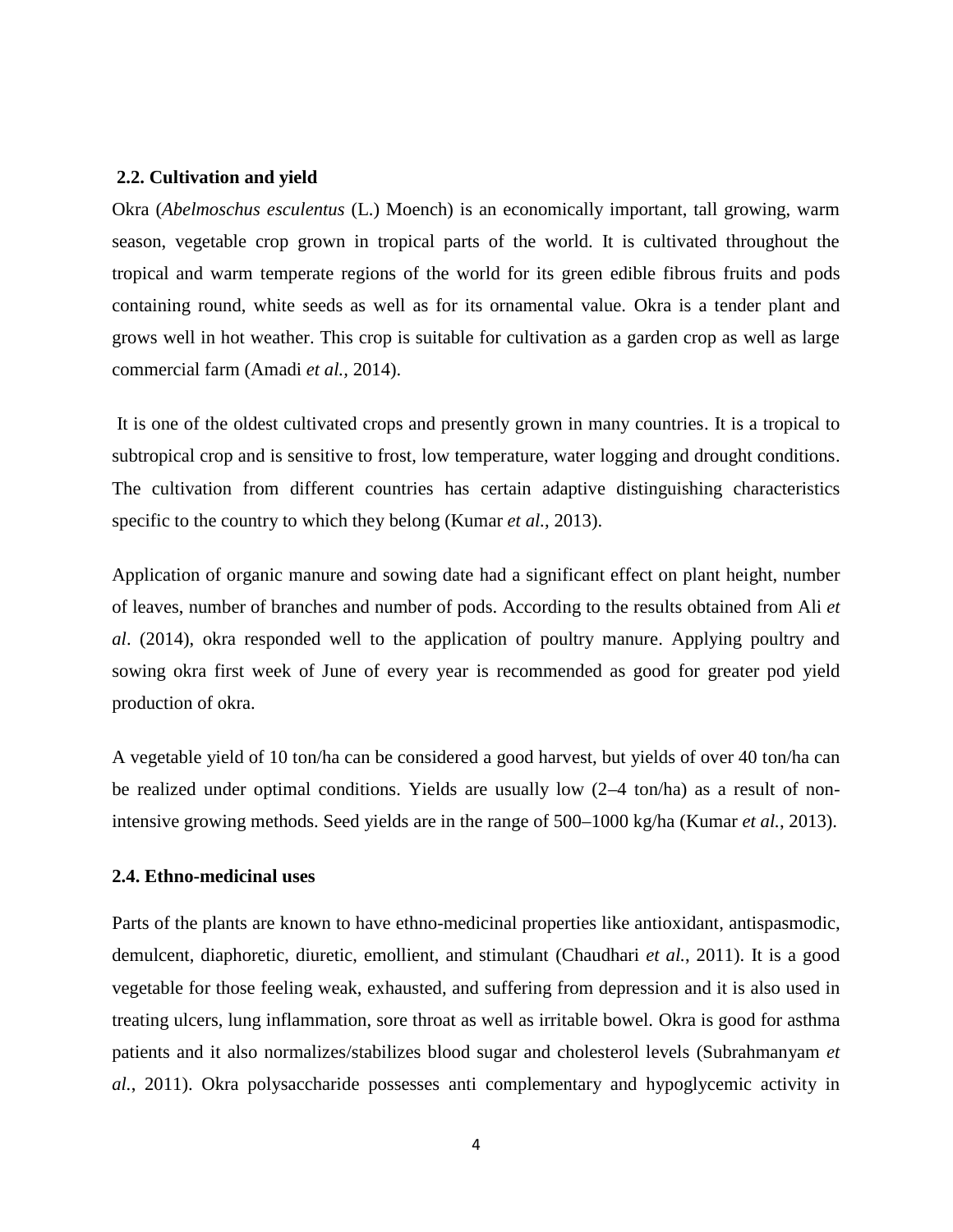normal mice. It also lowers cholesterol level in blood and may prevent cancer by its ability to bind bile acids (Ray *et al.*, 2013). Additionally, Okra seed possess blood glucose normalization and lipid profiles lowering action in diabetic condition. In some countries, okra also is used in folk medicine as antiulcerogenic, gastroprotective and diuretic agents (Doreddula *et al*., 2014).

Okra is also a popular healthy food due to its high fiber, vitamin C, and foliate content. Okra is also a good source of calcium and potassium. Okra pod contains thick slimy polysaccharides, which are used to thicken soups and stews, as an egg white substitute, and as a fat substitute in chocolate bar cookies and in chocolate frozen dairy dessert (Adetuyi *et al*., 2011).

Okra (*Abelmoschus esculentus* (L.) used as antispasmodic; demulcent; diaphoretic; diuretic; emollient; stimulant and vulnerary. The roots are very rich in mucilage, having a strongly demulcent action. This mucilage can be used as a plasma replacement. An infusion of the roots is used in the treatment of syphilis. The juice of the roots is used externally to treat cuts, wounds and boils. The leaves furnish an emollient poultice. A decoction of the immature capsules is demulcent, diuretic and emollient. It is used in the treatment of catarrhal infections, dysuria and gonorrhoea. The seeds are antispasmodic, cordial and stimulant. An infusion of the roasted seeds has sudorific properties (Kumar *et al.*, 2013).

The immature pods are also used in making pickles. Potential of mucilage for medicinal applications includes uses as an extender of serum albumin (Be Miller *et al*., 1993 cited in Habtamu Fekadu *et al.*, 2014), as tablet binder (Ofoefule *et al*., 2001 cited in Habtamu Fekadu *et al.*, 2014) and as suspending agent in formulations (Kumar *et al.*, 2009 cited in Habtamu Fekadu *et al.*, 2014). Okra mucilage is used in Asian medicine as a protective food additive against irritating and inflammatory gastric diseases (Lengsfelf *et al*., 2004 cited in Habtamu Fekadu *et al.*, 2014).

Mucilage, found in okra, is responsible for washing away toxic substances and bad cholesterol, which loads the liver. Okra possesses purgative properties which are beneficial for bowel purification.

Okra poses no threat and causes no addiction; it is completely safe and reliable. Moreover, it contains a bunch of useful nutrients and is cheaper than chemical alternatives. Fiber okra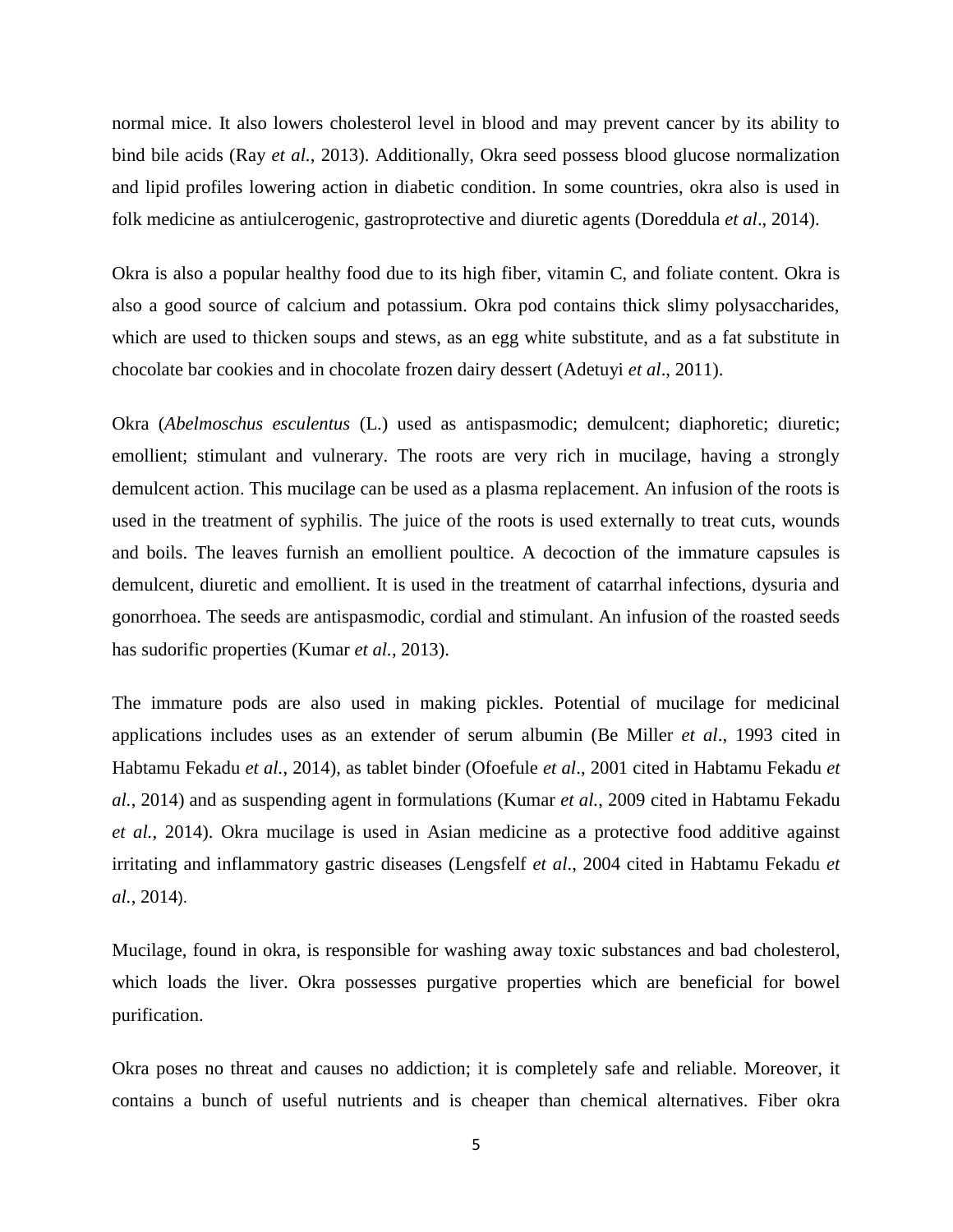contains is a valuable nutrient for intestine microorganisms. This ensures proper intestine functionality. Okra ensures recovery from psychological and mental conditions, like, depression and general weakness. Okra is an effective remedy for ulcers and joint healthiness. It also guards the mucous membranes of the digestive system, by covering them with additional layer. Okra is additionally applied for pulmonary inflammations, bowel irritations, and sore throat. According to Kumar *et al.* (2013), okra is a complex replacement for human blood plasma.

## **3. Chemical composition and pharmacological activities**

Okra is a source of protein, Vitamins A and C, iron, and calcium and dietary fiber, Zinc, Iron, Magnesium, Calcium and phosphorous, Moisture, Protein, Fiber, Fat and Ash (Adetuyi *et al.*, 2011)**.** It contains large quantities of glycins, which are responsible for the viscosity of aqueous suspension and the stringy gum-like consistency that is particularly desirable in soups. (Chaudhari *et al.*, 2011).

The fruit part of this particular plant is endowed with nutrients such as protein, niacin, riboflavin, phosphorus, zinc, copper, potassium, vitamins A, B6, C and K, thiamine, magnesium, foliate, calcium, and manganese (Ray *et al,* 2013). Okra is a powerhouse of valuable nutrients, nearly half of which, a soluble fiber in the form of gums and pectins, helps to lower serum cholesterol, reducing the risk of heart diseases, and; the other half, an insoluble fiber, helps to keep the intestinal tract healthy. Okra mucilage has medicinal applications as a plasma replacement or 'blood – volume expander.' The mucilage of okra binds cholesterol and bile acid carrying toxins dumped into it by the liver. Okra also has industrial applications and is used in confectionary **(**Adetuyi *et al.*, 2011).

## 3.1. **Antibacterial activity of** *Abelmoschus esculentus*

The Ethanolic, butanolic and methanolic extracts of the fruit of *Abelmoschus esculentus* exhibited broad spectrum of antibacterial activity. It was observed in the study that the butanolic, ethanolic and methanolic extracts inhibited the growth of pathogenic bacteria approximately 90, 70 and 70% respectively (Chaudhari *et al.*, 2011; Doreddula *et al*., 2014).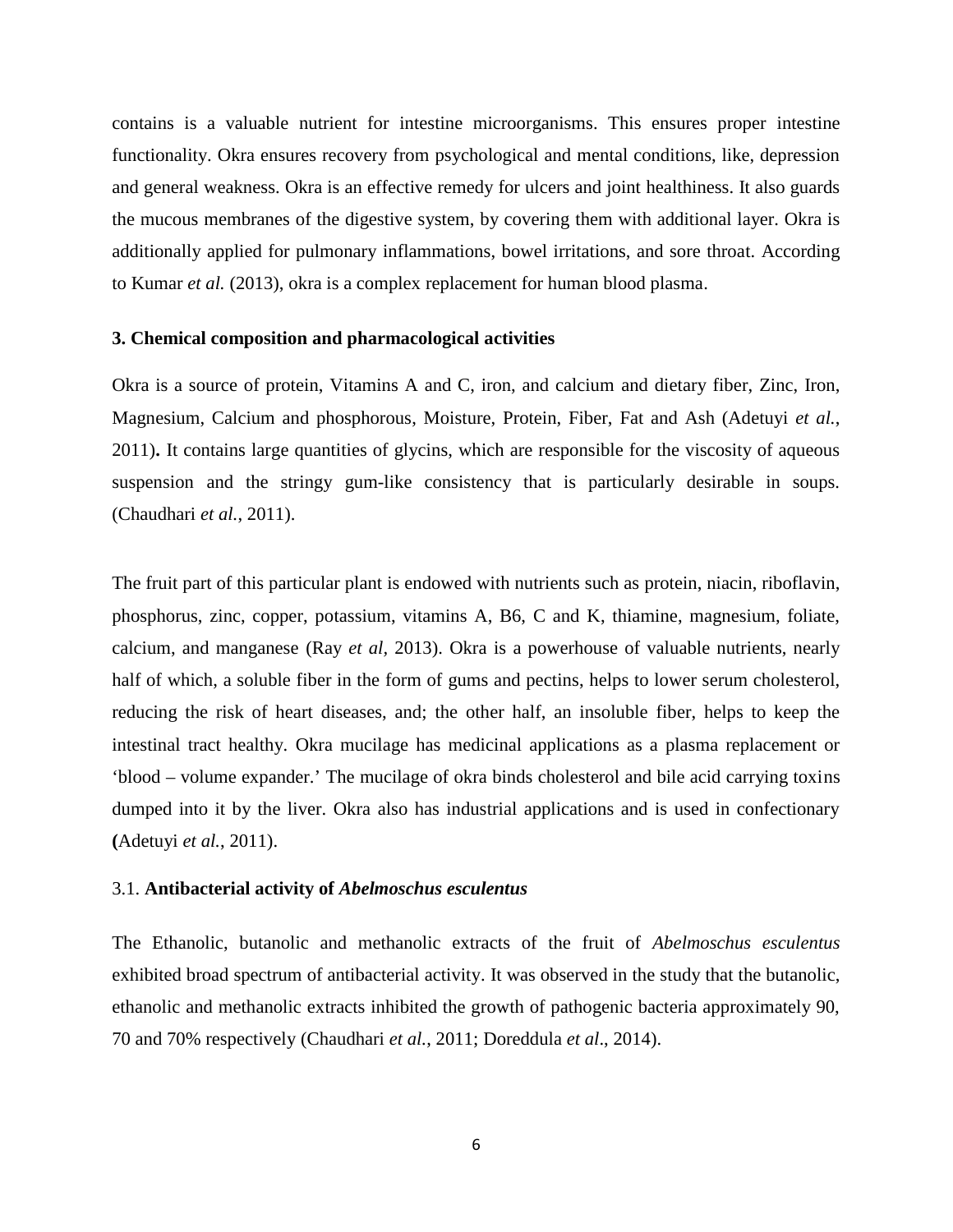The broad spectrum of antibacterial activity of these extracts was due mainly to the presence of active constituents in the extracts, which may be polar compounds like saponins. It was also observed that gram negative bacteria were more sensitive to most of the extracts tested compared to gram-positive bacteria. Among gram positive bacteria *B. subtilis* and *S.pyogens* were sensitive to butanolic and methanolic extract of fruit of *Abelmoschus esculentus* while *S. aureus* and *S. pyogens* were sensitive to ethanolic extract (Chaudhari *et al.*, 2011).

### **3.2. Antioxidant, antidiabetic and anti-stress activities**

The aqueous and methanolic seed extracts of *Abelmoschus esculentus* possess antioxidant, antistress (adaptogenic), and nootropic activities. The study by Doreddula *et al*. (2014) also provides scientific evidence of the traditional claim of *Abelmoschus esculentus* fruits in stressrelated disorders and dementia. In addition, these extracts significantly reduced the blood glucose, corticosterone, cholesterol, and triglyceride levels elevated by acute restraint stress. It has also been revealed that these extracts showed a significant antioxidant activity and no signs of toxicity or death up to a dose of 2000 mg/kg. Doreddula *et al*. (2014) reported that the seed extracts of *Abelmoschus esculentus* L. possess antioxidant, antistress, and nootropic activities which promisingly support the medicinal values of the species as a vegetable.

Subrahmanyam *et al*. (2011) showed that the anti-diabetic activity of *Abelmoschus esculentus* fruit extract in rabbits (2.5 kg).

# **References**

- Abeykoon, A.M.K.C.K., Fonseka, R.M., Paththinige, S. and Weerasinghe. K.W.L.K. (2010). Fertilizer Requirement for Densely Planted Okra (*Abelmoschus esculentus* L.). *Journal Tropical Agricultural Research, Sri Lanka* **21**(3): 275 – 283.
- Adetuyi, F.O., Osagie, A.U. and Adekunle, A.T. (2011). Nutrient, antinutrient, mineral and zinc Bioavailability of okra *Abelmoschus esculentus* (L) Moench Variety, Nigeria. *American Journal of Food and Nutrition* **1**(2): 49-54.
- Ali, M.B., Lakun, H.I., Sani, S.M. and Adamu, H.M. (2014). Effect of organic manure and sowing date on the growth and yield of okra (*Abelmoschus esculentus* Moench) in Samaru Zaria, Nigeria. *International Journal of Agronomy and Agricultural Research (IJAAR)* **5**(5): 111-117.